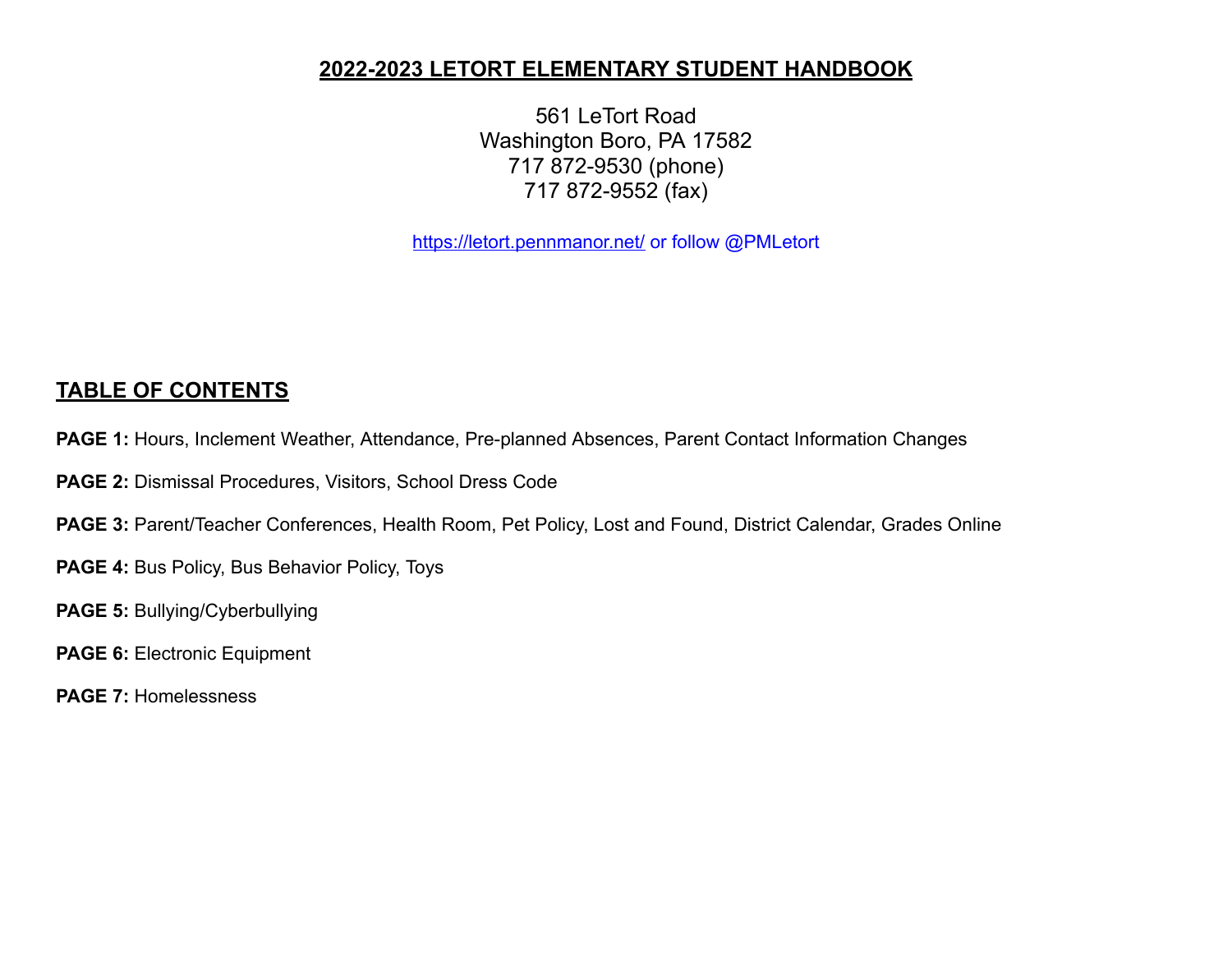# **HOURS**

The elementary day begins at 9:00 am and ends at 3:25 pm. Morning kindergarten begins at 9:00 am and is dismissed at 11:35 am. Afternoon kindergarten begins at 12:55 pm and is dismissed at 3:28 pm. Students should not be dropped off any earlier than 8:45 am. To avoid blocking **the bus lane, please drop students in the back of the building.**

**When inclement weather or other emergencies interfere with our start or dismissal time the following will happen:**

#### **DELAYS**

2 Hour Delay (Modified Kindergarten)-Students will be picked up two hours later than regularly scheduled. Morning kindergarten students will be dismissed at 12:45 pm. for parent pick up. Afternoon kindergarten can be dropped**-**off between 1:35 and 1:40. School will start at 1:45 pm and be dismissed at 3:25 pm.

Notifications: Delays and early dismissals are announced on radio stations: WDAC, WIOV, WLAN, WSBA, WQXA, WJTL and WRKZ and TV stations: WGAL and WLYH. Please do **NOT** call the school for this information. Information will also be posted on the school blog.

#### **ATTENDANCE**

Excuse forms should be submitted online via the Sapphire Parent Portal, or a written note from a parent may be returned to the classroom teacher immediately following an absence, but will not be accepted after three days. Arrival after 9:00 am is considered tardy and students will need to bring an excuse card or handwritten note signed by a parent explaining the reason for the tardiness.

#### **PREPLANNED ABSENCE**

If a pre-planned absence is necessary, parents are required to fill out a form for **prior approval**. Forms may be submitted online via the Sapphire Parent Portal, or may be obtained from the office. Please give the principal ample time (at least five days) to allow for good communication between the parent, teacher and school office. All assigned work will be your child's responsibility to complete within the time allotted by the classroom teacher (no more than 3 weeks).

## **PARENT CONTACT INFORMATION CHANGES**

Please inform the office of any changes in address or phone numbers. You may also update this through the **Sapphire Parent Portal**. In case of an emergency or a sick child, it is imperative that we are able to reach a parent or guardian.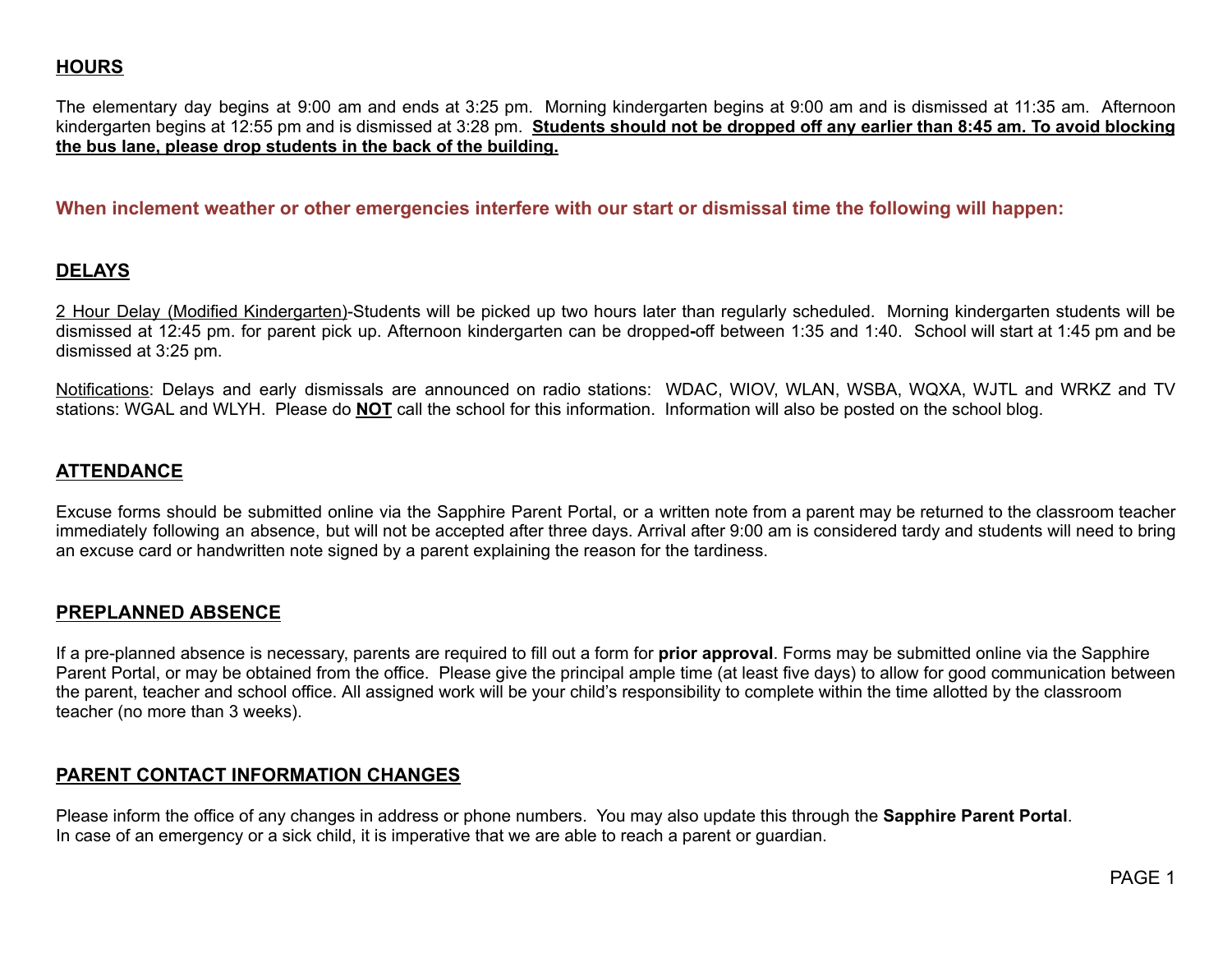# **STUDENT PICK UP AT DISMISSAL**

If you plan to pick up your child early, or at the end of the day, please submit an online note at: **<https://forms.gle/ma3ABHPEhawo1BX38>**

If your situation changes, you must call the office no later than 3 PM. Again, in order to protect instructional time, teachers will be notified of all changes to end-of-day plans for the students at 3 PM**.**

Please note the dismissal times listed below:

3:25 PM Car Rider students with last names beginning with A-l will be dismissed. Car riders with the last name beginning M-Z and walkers will be dismissed at 3:30.

If you are picking your child up at the end of the day, you must use the pick-up area located at the rear of the building. A staff member will dismiss students, listed on the clipboard, as their parents are identified. Parents are asked to display their **orange name tag** for the staff member to see.

All students who have not been picked up by 3:35 p.m. will be brought to the office to wait for their parent. PLEASE BE PROMPT when picking up your child.

# **VISITORS**

To ensure building security, all parents, visitors, and former students are required to report to the office to obtain a visitor's pass in exchange for keys or a photo ID. To avoid interruptions to the classroom, parents are asked to leave all messages and materials at the office. The office will notify the teacher or student as soon as possible**.**

Parents are also requested to notify the teacher in advance when they wish to confer on matters concerning their child. Arrival and departure times are particularly busy for teachers and we would appreciate you scheduling appointments that do not interfere with these times.

## **SCHOOL DRESS**

Loose fitting clothing or footwear (including flip flops), which could cause injury, are not appropriate for school. Shorts should be long enough to reach fingertips when students are standing up straight. Spaghetti strap shirts and muscle shirts are not permitted.

Clothing that advertises any drugs, alcohol or tobacco products, is of questionable taste or is potentially disruptive to the educational program is not permitted. No hats may be worn in the building.

PAGE 2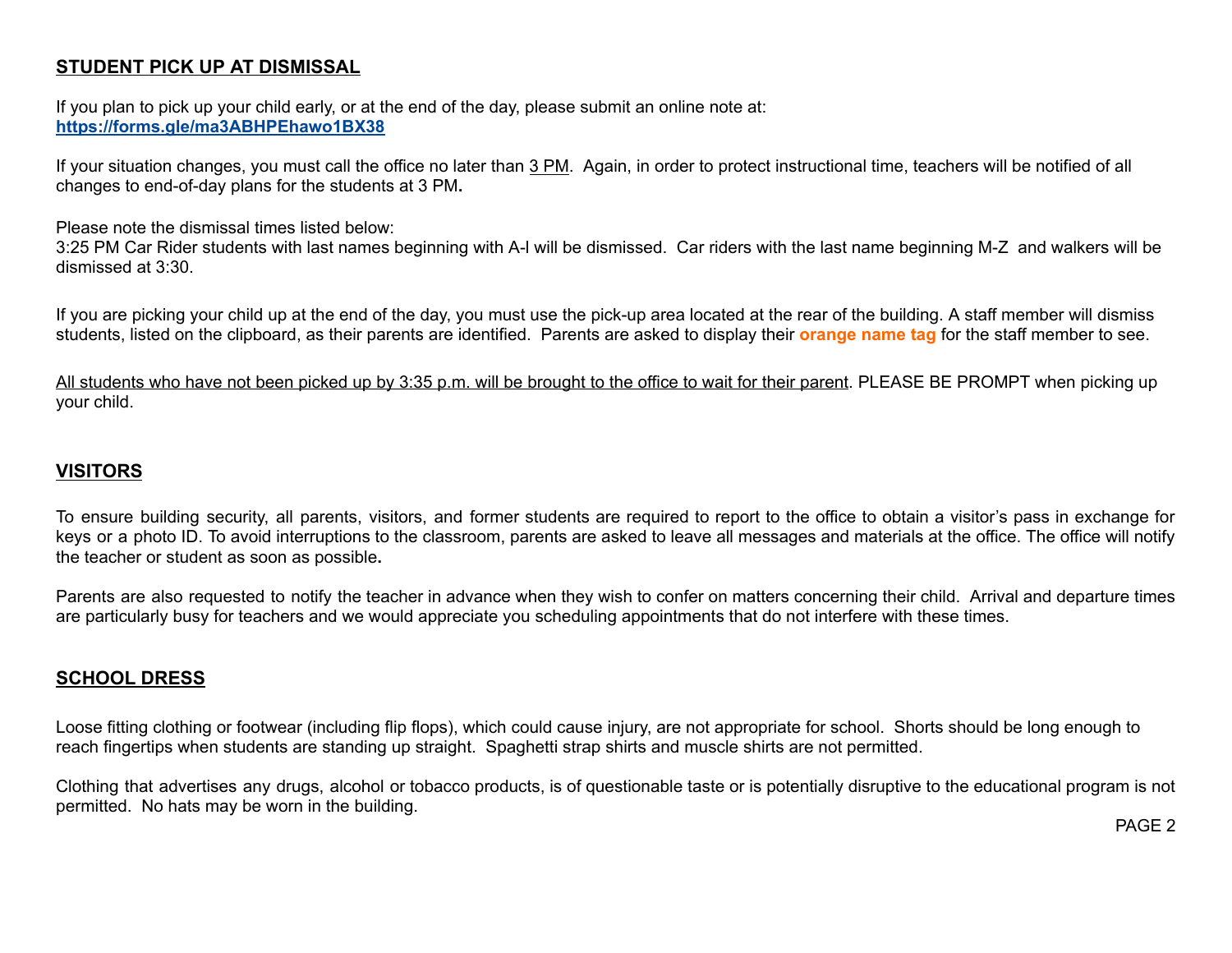# **PARENT/TEACHER CONFERENCES:**

Conferences are scheduled during the month of November. A schedule for these conferences will be created after we receive input from you concerning convenient times to accommodate your schedule. A letter will go home prior to scheduling for your input. Please feel free to contact your child's teacher at any time during the year as the need arises.

#### **HEALTH ROOM:**

All medication, including prescription and over-the-counter medications, including Ibuprofen (Motrin or Advil) and Acetaminophen (Tylenol) require the written permission of the prescribing physician and the parent or guardian.

Per PMSD school board policy, students may **NOT** transport **ANY** medications except emergency auto injectors, inhalers, and prescription eye drops.

## **POLICY ON PETS:**

We have many children who are highly allergic to different types of animals and we need to be sensitive to their individual situations. Therefore, we request that **NO** pets be brought into the building

## **LOST AND FOUND**

There is a lost and found located in the lobby. It will be emptied and things donated at the end of each marking period.

## **SCHOOL DISTRICT CALENDAR**

Please refer to the school district calendar, which can be found on our district website or Penn Manor app, for important information such as early dismissals and closing information. Please refer to [https://www.pennmanor.net/calendar/.](https://www.pennmanor.net/calendar/)

## **GRADES ON-LINE**

Parents of students in grades 3 thru 6 are able to view their child's grades throughout the school year using Penn Manor's student information system entitled, Sapphire. Parents should visit: <https://sapphire.pennmanor.net/CommunityWebPortal/> to apply for an account.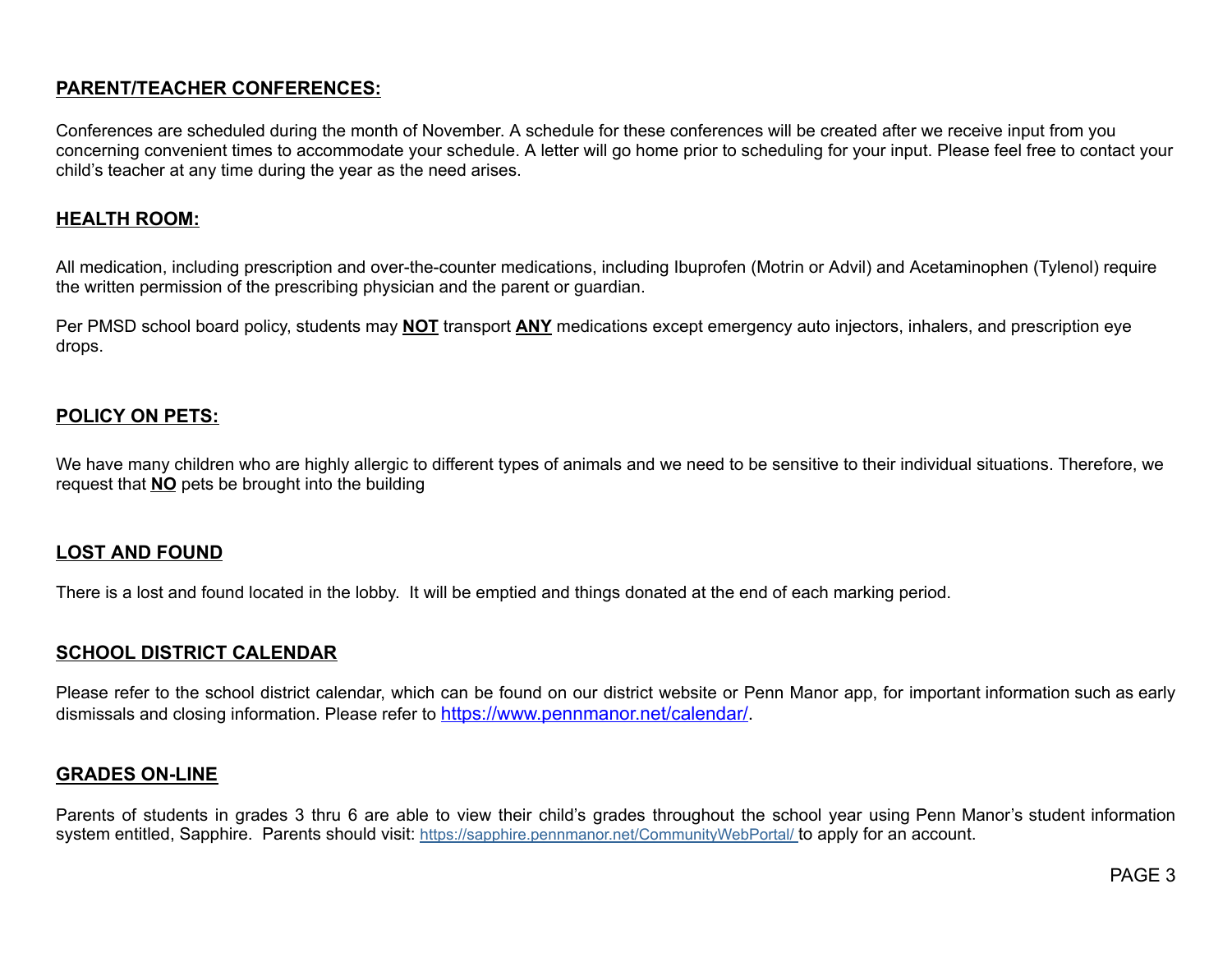## **BUS POLICY**

Students will be assigned seats and MUST remain seated until the bus arrives at their bus stop. They will be expected to keep the aisles clear and avoid all behaviors that may divert the driver's attention from driving safely. If damage is done to the bus, the offender will pay for it. Respect for the driver and for other students will be expected at all times. Riding the bus is a privilege, not a right. Students who violate bus rules or jeopardize the safety of bus riders may forfeit their bus riding privileges.

#### **BUS BEHAVIOR POLICY**

We will continue using a **"Three Strikes, You're Off" system** to address inappropriate behavior. Be aware that the following disciplinary steps will be taken when bus issues are brought to my attention:

#### **First strike**: **Bus Referral 1**

The student will lose their recess privileges for the day and the referral will be sent home to parents, which needs to be signed and returned the following school day. Students may not regain their recess until the office receives the signed note.

#### **Second strike: Bus Referral 2**

The student will lose their recess privileges for the week and the referral will be sent home to parents, which needs to be signed and returned the following school day. Students may not regain their recess until the office receives the signed note. In addition, the student's seat will be moved to allow for closer supervision by the bus driver.

#### **Third strike, you're "OFF": Bus Referral 3**

The student will lose their recess privileges for one week and lose their bus privileges for a period of time to be decided by the principal. The bus referral will be sent home for parent signature and must be returned the following school day. During this time, parents will need to provide transportation for their child.

#### \***Exception: Any physical aggression may result in an immediate bus suspension per the principal's discretion.**

Additionally, the district policy states that each student will be **assigned one bus and one bus stop**. Either the district transportation director or school administrator must approve all changes, in advance. These changes will only be permitted for emergency situations.

#### **TOYS**

Due to the potential interruption to the learning environment and the danger of them being broken, lost or stolen, these items are **NOT** to be brought on the bus or to school.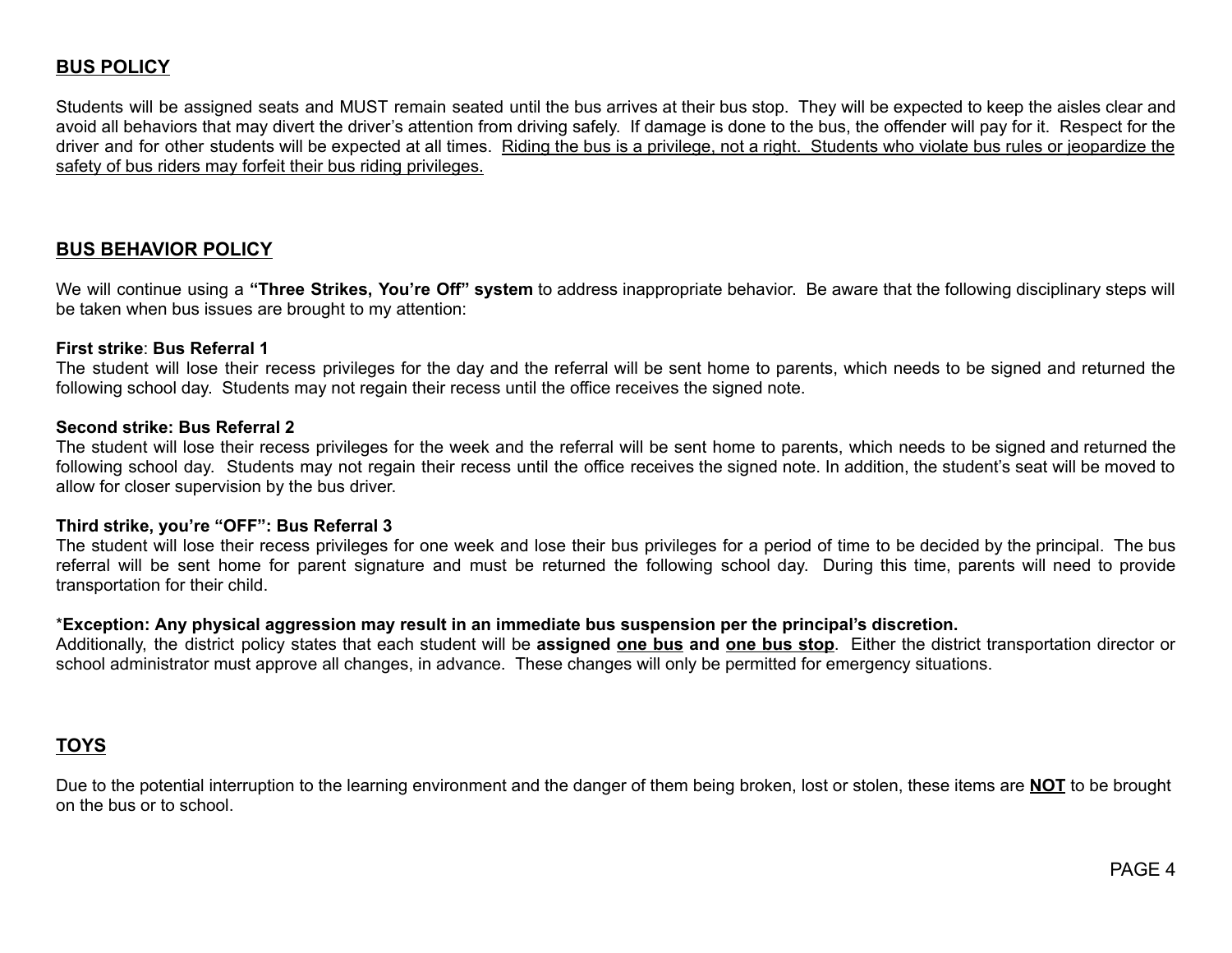## **BULLYING/CYBERBULLYING**

#### **As defined in the school board policy:**

Bullying means an intentional electronic, written, verbal, or physical act or series of acts directed at another student or students, which occurs in a school setting and/or outside a school setting, that is severe, persistent or pervasive and has the effect of doing any of the following:

- 1. *Substantial interference with a student's education.*
- 2. *Creation of a threatening environment.*
- 3. *Substantial disruption of the orderly operation of the school.*

#### **Possible Consequences:**

- Required counseling within school.
- Parent conference.
- Loss of privileges.
- Exclusion from school-sponsored activities.
- Detention
- Suspension
- Expulsion
- Referrals to counseling outside of school.
- Referral to law enforcement officials.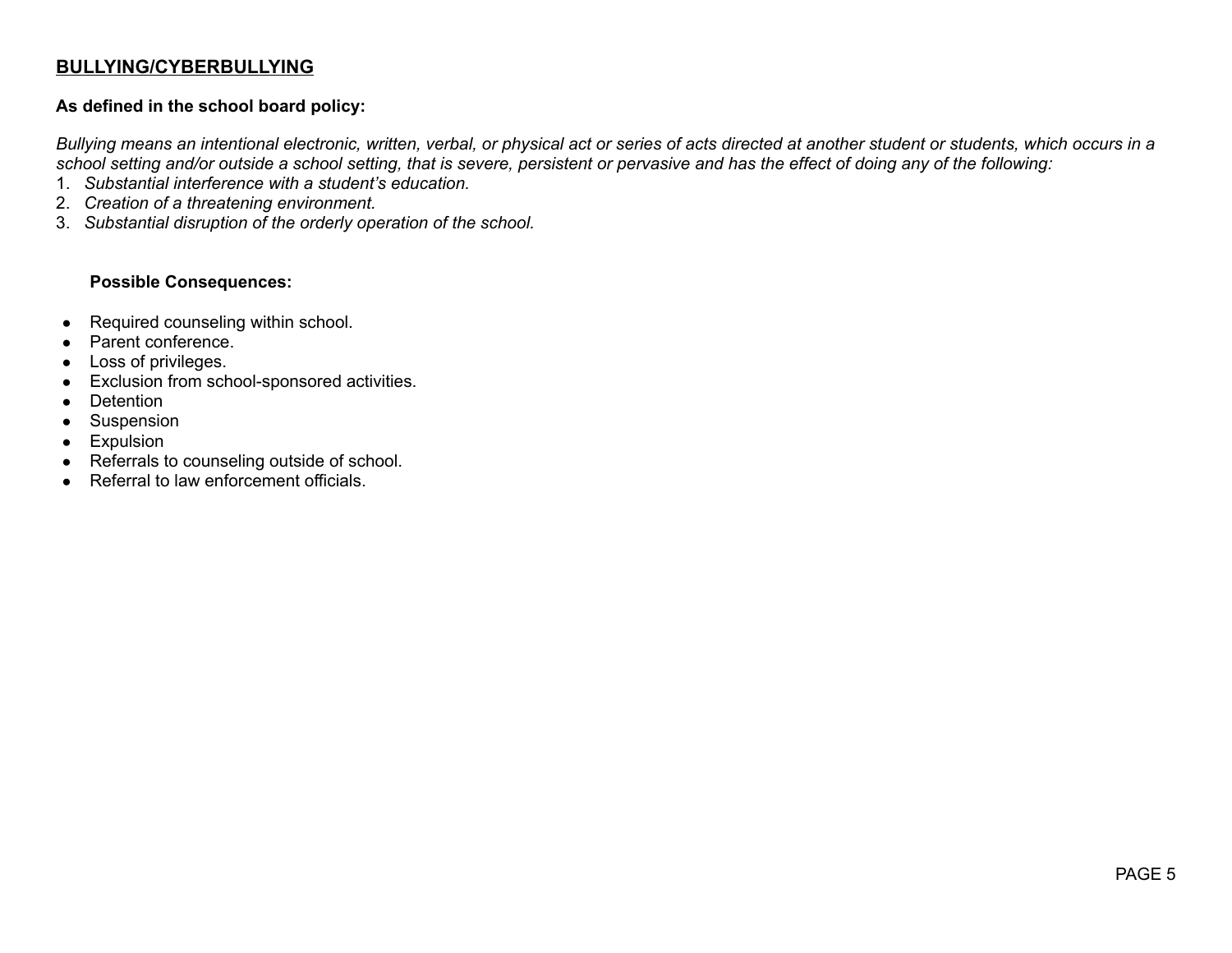#### **ELECTRONIC EQUIPMENT**

Technology is an essential part of curriculum and instruction at Penn Manor School District. Over the past 10 years the district has expanded classroom technology availability, promoted teacher professional development and worked to weave technology into the fabric of student learning experiences.

Just as technology has become a part of our classrooms, students have also embraced technology for communication, homework and personal studies. In the past, the use of student owned cell phones, laptops, netbooks and iPods was forbidden during the school day. Penn Manor School District has recognized the importance of allowing students to utilize their own personal technology at school for legitimate instructional activities. For this reason, all district school buildings now offer filtered guest wireless access for students in all grade levels. Student and parents need to be aware of several rules and requirements before a device is brought to school:

- The student is solely responsible for any equipment that he/she brings to school. Penn Manor School District is no liable for lost, stolen or damaged equipment.
- Student use of personal electronic devices is still prohibited during the school day unless a teacher or principal grants permission.
- The guest wireless network is to be used solely for educational purposes. Any device being used for non-educational use will be subject to disciplinary policies outlined in the student handbook.
- Penn Manor IT staff and teachers do not install software or assist with personal student devices. Additionally, the district is not responsible for technical malfunctions on personal devices. Students are responsible for securing their devices with software updates and anti-virus tools.
- Additional details on the student guest network are available online: <https://www.pennmanor.net/techblog/?p=699>.

We are thrilled to offer this exciting new service and hope you and your child will be too. Questions related to the student quest wireless service may be directed to Charlie Reisinger, IT Director, via email: [charlie@penmanor.net](mailto:charlie@penmanor.net).